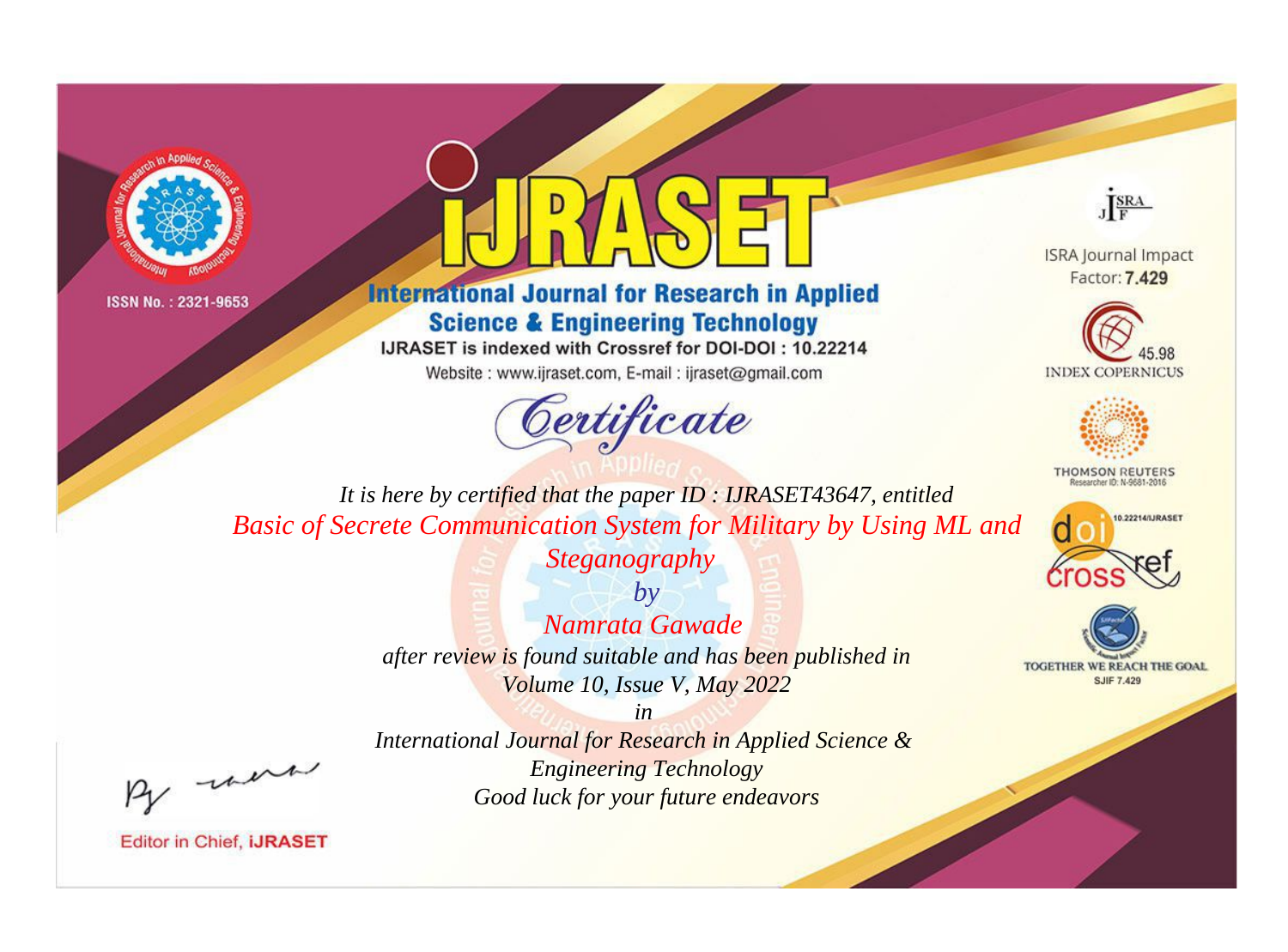



**International Journal for Research in Applied Science & Engineering Technology** 

IJRASET is indexed with Crossref for DOI-DOI: 10.22214

Website: www.ijraset.com, E-mail: ijraset@gmail.com



JERA

**ISRA Journal Impact** Factor: 7,429





**THOMSON REUTERS** 



TOGETHER WE REACH THE GOAL **SJIF 7.429** 

*It is here by certified that the paper ID : IJRASET43647, entitled Basic of Secrete Communication System for Military by Using ML and* 

> *Steganography by*

*Aishwarya More after review is found suitable and has been published in Volume 10, Issue V, May 2022*

*in* 

*International Journal for Research in Applied Science & Engineering Technology Good luck for your future endeavors*

, un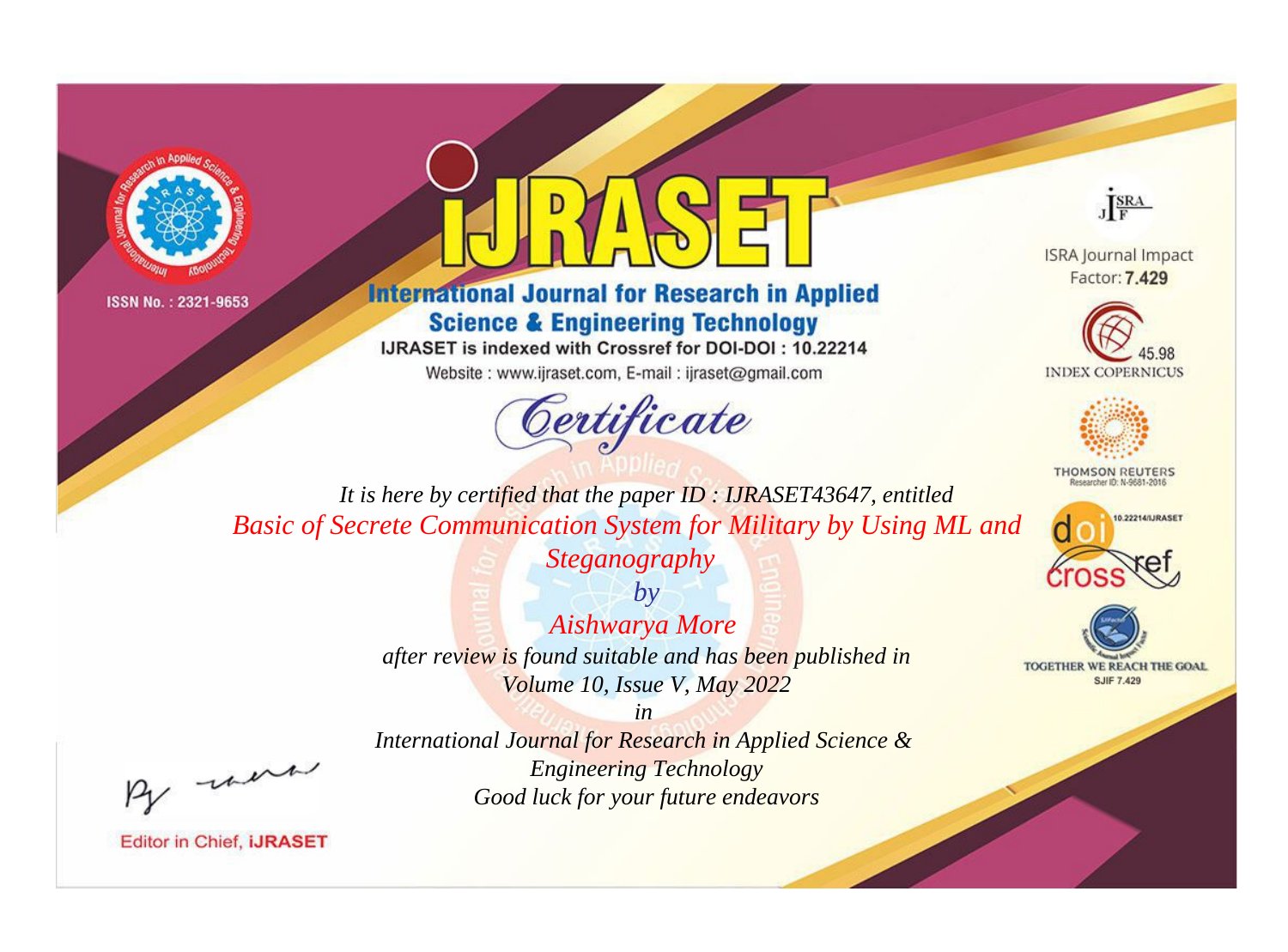



## **International Journal for Research in Applied Science & Engineering Technology**

IJRASET is indexed with Crossref for DOI-DOI: 10.22214

Website: www.ijraset.com, E-mail: ijraset@gmail.com



JERA

**ISRA Journal Impact** Factor: 7,429





**THOMSON REUTERS** 



TOGETHER WE REACH THE GOAL **SJIF 7.429** 

*It is here by certified that the paper ID : IJRASET43647, entitled Basic of Secrete Communication System for Military by Using ML and* 

*Steganography*

*by Swati Dange after review is found suitable and has been published in Volume 10, Issue V, May 2022*

, un

*International Journal for Research in Applied Science & Engineering Technology Good luck for your future endeavors*

*in*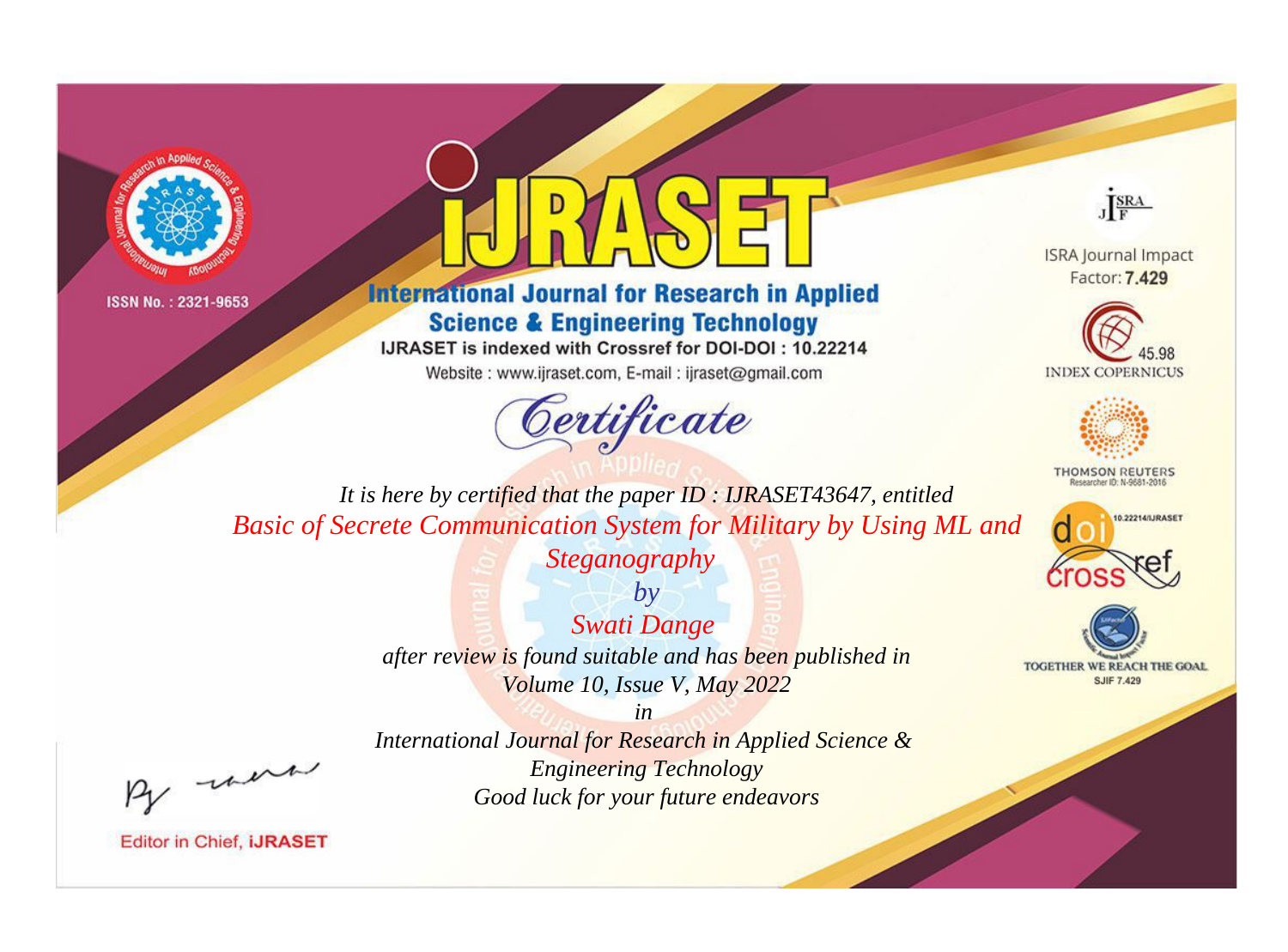



## **International Journal for Research in Applied Science & Engineering Technology**

IJRASET is indexed with Crossref for DOI-DOI: 10.22214

Website: www.ijraset.com, E-mail: ijraset@gmail.com



JERA

**ISRA Journal Impact** Factor: 7,429





**THOMSON REUTERS** 



TOGETHER WE REACH THE GOAL **SJIF 7.429** 

*It is here by certified that the paper ID : IJRASET43647, entitled Basic of Secrete Communication System for Military by Using ML and* 

> *Steganography by*

*Sagar Ingole after review is found suitable and has been published in Volume 10, Issue V, May 2022*

*in* 

, un

*International Journal for Research in Applied Science & Engineering Technology Good luck for your future endeavors*